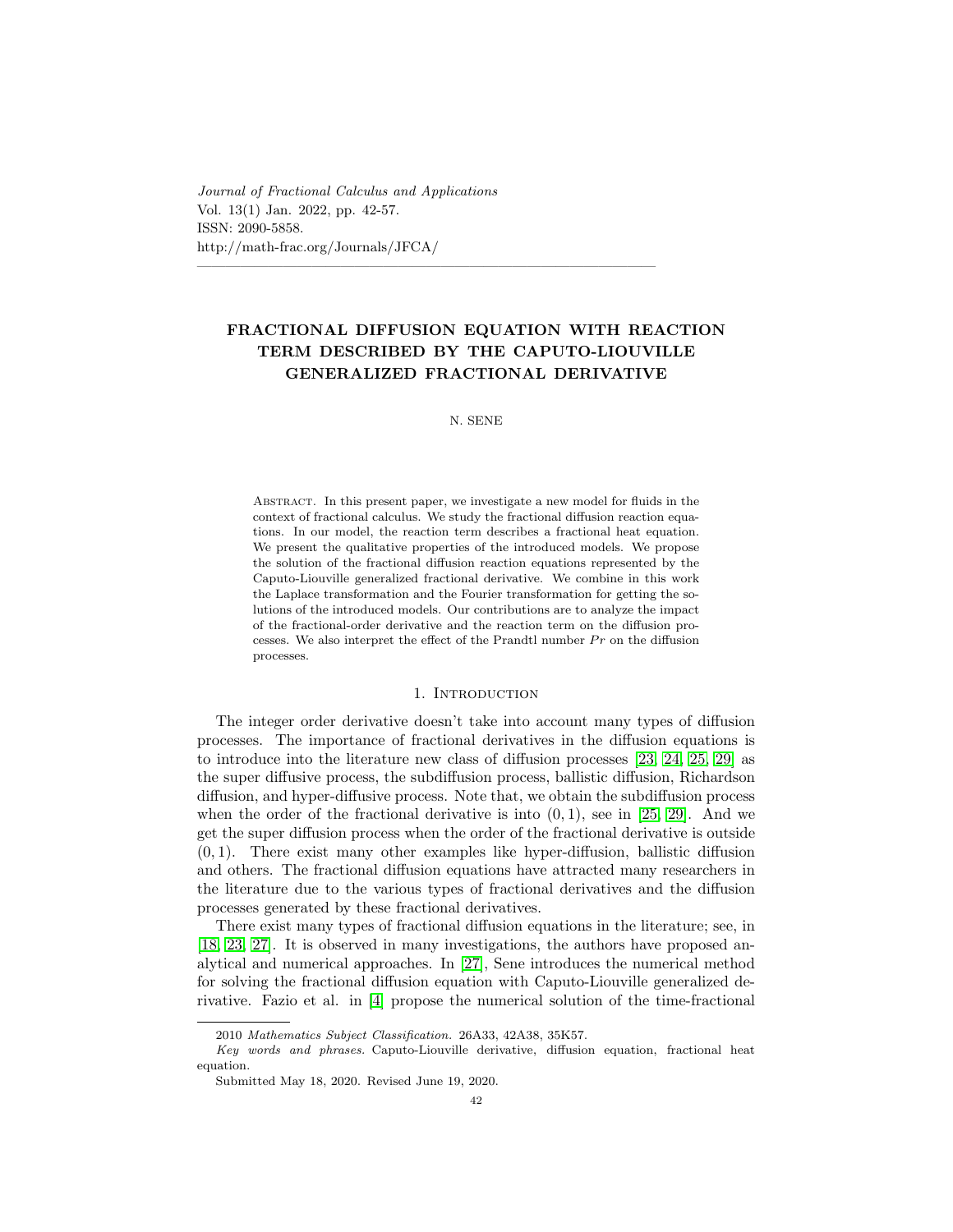advection-diffusion equations with a Source Term. In [\[5\]](#page-14-3), Ferras et al. present the numerical method for the solution of the time-fractional diffusion equation described by the Caputo-Liouville derivative. In [\[6\]](#page-14-4), Garg et al. address the numerical solution of the fractional diffusion wave in two-dimensional spaces using the matrix method. Tasbozan et al. in [\[30\]](#page-15-4) propose a numerical approach to the fractional diffusion equation for the force-free case. In [\[29\]](#page-15-2), Sene et al. investigate the Mean Square displacement of the fractional diffusion equation represented by a nonsingular derivative. See also in [\[4,](#page-14-2) [7,](#page-14-5) [12,](#page-14-6) [15,](#page-14-7) [18,](#page-14-1) [19\]](#page-14-8).

In this paper, we introduce new models in fractional calculus via the Caputo-Liouville generalized fractional derivative. We investigate on the fractional diffusionreaction equations described by fractional-order derivatives. The reaction term satisfies the fractional heat equation. The proposed model takes into account many other models. We will come back to the models in the next sections. The applications of the numerical methods are not trivial for some categories of fractional differential equations. The present issue is to propose a new methodology to find the analytical solutions of the fractional diffusion equations with reaction terms. We use the Fourier sine transformation in both equations to solve the equations of the considered models. The fractional heat equation as a reaction term will have a significant impact on the fractional diffusion-reaction equation. We also focus on the effect of the fractional-order derivative on the diffusion equation and the diffusion-reaction equation. We discuss the effects of the Prandtl number on the diffusion processes. Another advantage of our used method is it's more straightforward for us to give physical interpretations of the obtained solutions. We also propose the mean square displacement of the constructive equations considered in this paper. The Mean Square Displacement plays an important role in physics; it permits in fractional calculus to characterize the type of diffusion processes generated by the values of the order of the fractional derivatives. Note that the types of diffusion processes and the form of the analytical solutions motive our present work.

We organize the paper as follows. In Section 2, we recall the fractional operators. In Section 3, we present the constructive equations related to the fractional diffusion equation with a reaction term and the frictional heat equation. In Section 4, we study the qualitative properties of the fractional diffusion equations. In Section 5, we describe the solution procedures. In Section 6, we give the graphics, we represent, and analyze the obtained solutions for different values of the order of the fractional derivatives. In Section 7, we provide our conclusions and remarks.

#### 2. Fractional calculus operators

This section addresses the definitions of fractional operators used to establish this present work. The Laplace transform and the Mittag-Leffler function will be proposed in this section.

We begin by the Caputo-Liouville fractional derivative. We have the following definition [\[1,](#page-14-9) [14,](#page-14-10) [20\]](#page-14-11).

Suppose the function  $h:(0,+\infty) \longrightarrow \mathbb{R}$ , the Caputo-Liouville derivative of the function h of order  $\alpha$  is described in the following form

$$
D_{\alpha}^{c}h(t) = \frac{1}{\Gamma(1-\alpha)} \int_{0^{+}}^{t} (t-s)^{-\alpha} h'(s) ds,
$$
\n(1)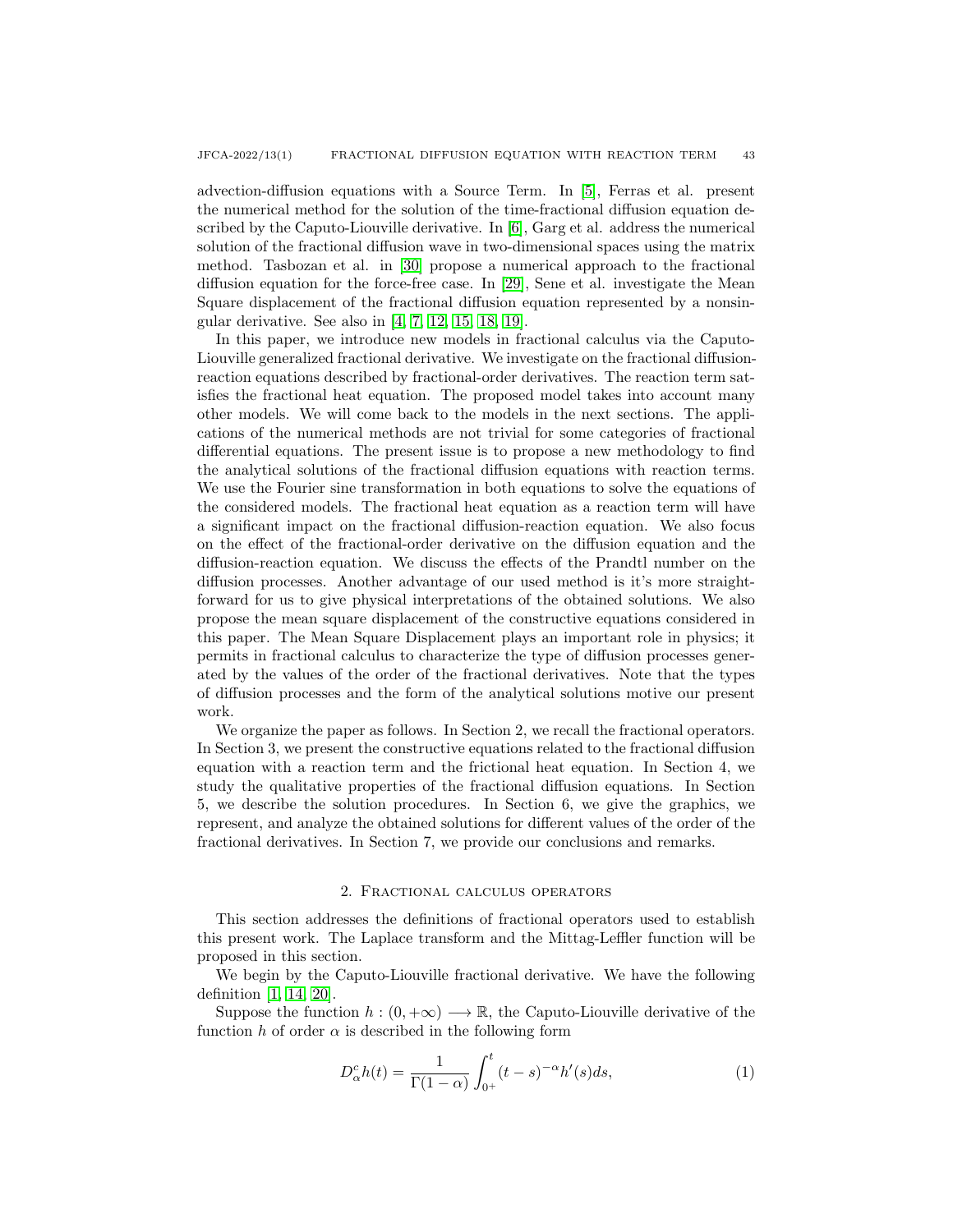for all  $t > 0$ , where the order  $\alpha \in (0, 1)$ , and  $\Gamma(\dots)$  is the gamma function.

Another fractional operator introduced in fractional calculus is the Riemann-Liouville fractional derivative. We have the following definition [\[14,](#page-14-10) [20\]](#page-14-11).

Let's the function  $h:(0,+\infty) \longrightarrow \mathbb{R}$ , the Riemann-Liouville derivative of the function h of order  $\alpha$  is described by the following form

$$
D_{\alpha}^{RL}h(t) = \frac{1}{\Gamma(1-\alpha)} \left(\frac{d}{dt}\right) \int_{0^+}^t \frac{h(s)}{(t-s)^{\alpha}} ds,\tag{2}
$$

for all  $t > 0$ , where the order  $\alpha \in (0,1)$  and  $\Gamma(\ldots)$  is the gamma function.

We introduce the generalized forms of the above fractional derivatives introduced by Thabet et al. in [\[8\]](#page-14-12). For the Caputo-Liouville generalized fractional derivative, we have the following definition.

We suppose the function  $h:(0,+\infty) \longrightarrow \mathbb{R}$ , the Caputo-Liouville generalized derivative of the function h of order  $\alpha$  and  $\rho > 0$  is described in the following expression

$$
D_c^{\alpha,\rho}h(t) = \frac{1}{\Gamma(1-\alpha)} \int_{0^+}^t \left(\frac{t^{\rho} - s^{\rho}}{\rho}\right)^{-\alpha} h'(s)ds,\tag{3}
$$

for all  $t > 0$ , where the order  $\alpha \in (0, 1)$ , and  $\Gamma(\ldots)$  represents the gamma function. We can observe that when  $\rho = 1$ , we recover the Caputo-Liouville derivative as in Eq. (1). Another remark is when  $\rho$  approaches 0, we get the so-called Caputo-Hadamard fractional derivative, see the definition of this type of derivative in [\[13\]](#page-14-13).

We continue Riemann-Liouville derivative. For the Riemann-Liouville generalized fractional derivative, we have the following definition.

We suppose the function  $h : (0, +\infty) \longrightarrow \mathbb{R}$ , the Riemann-Liouville generalized derivative of the function h of order  $\alpha$  and  $\rho > 0$  is represented by the following expression

$$
D^{\alpha,\rho}h(t) = \frac{1}{\Gamma(1-\alpha)} \left(\frac{d}{dt}\right) \int_{0^+}^t \left(\frac{t^{\rho} - s^{\rho}}{\rho}\right)^{-\alpha} h(s) \frac{ds}{s^{1-\rho}},\tag{4}
$$

for all  $t > 0$ , where the order  $\alpha \in (0, 1)$  and  $\Gamma(\ldots)$  denotes the gamma function. We have the same remarks. We can observe when  $\rho = 1$ , we recover the Riemann-Liouville derivative as in Eq. (2). Another observation is when  $\rho$  approaches 0, we get the so-called Hadamard fractional derivative; see the definition of Hadamard derivative in [\[13\]](#page-14-13). The generalization of the fractional derivatives is an old problem. Erdelyi and Kobar addressed the first generalizations of the Caputo-Liouville derivative and the Riemann Liouville derivative in 1940 [\[3,](#page-14-14) [14,](#page-14-10) [17\]](#page-14-15). In general, many fractional derivatives do not satisfy the Leibniz rule. One of the motivations of the introduction of many fractional derivatives is to solve this issue. Note that Eq. (4) give a generalized form of the Riemann-Liouville derivative and the Hadamard derivative.

The Laplace transform of the Caputo-Liouville generalized fractional derivative will play an important role. We recall its definition in the next lines. We represent the  $\rho$ -Laplace transform of the Caputo-Liouville generalized derivative as the following form

$$
\mathcal{L}_{\rho} \left\{ D_c^{\alpha,\rho} h(t) \right\} = s^{\alpha} \mathcal{L}_{\rho} \left\{ h(t) \right\} - s^{\alpha - 1} h(0). \tag{5}
$$

We represent the  $\rho$ -Laplace transform of a function h as the following relationship

$$
\mathcal{L}_{\rho}\left\{h(t)\right\}(s) = \int_{0}^{\infty} e^{-s\frac{t^{\rho}}{\rho}} h(t) \frac{dt}{t^{1-\rho}}.
$$
\n(6)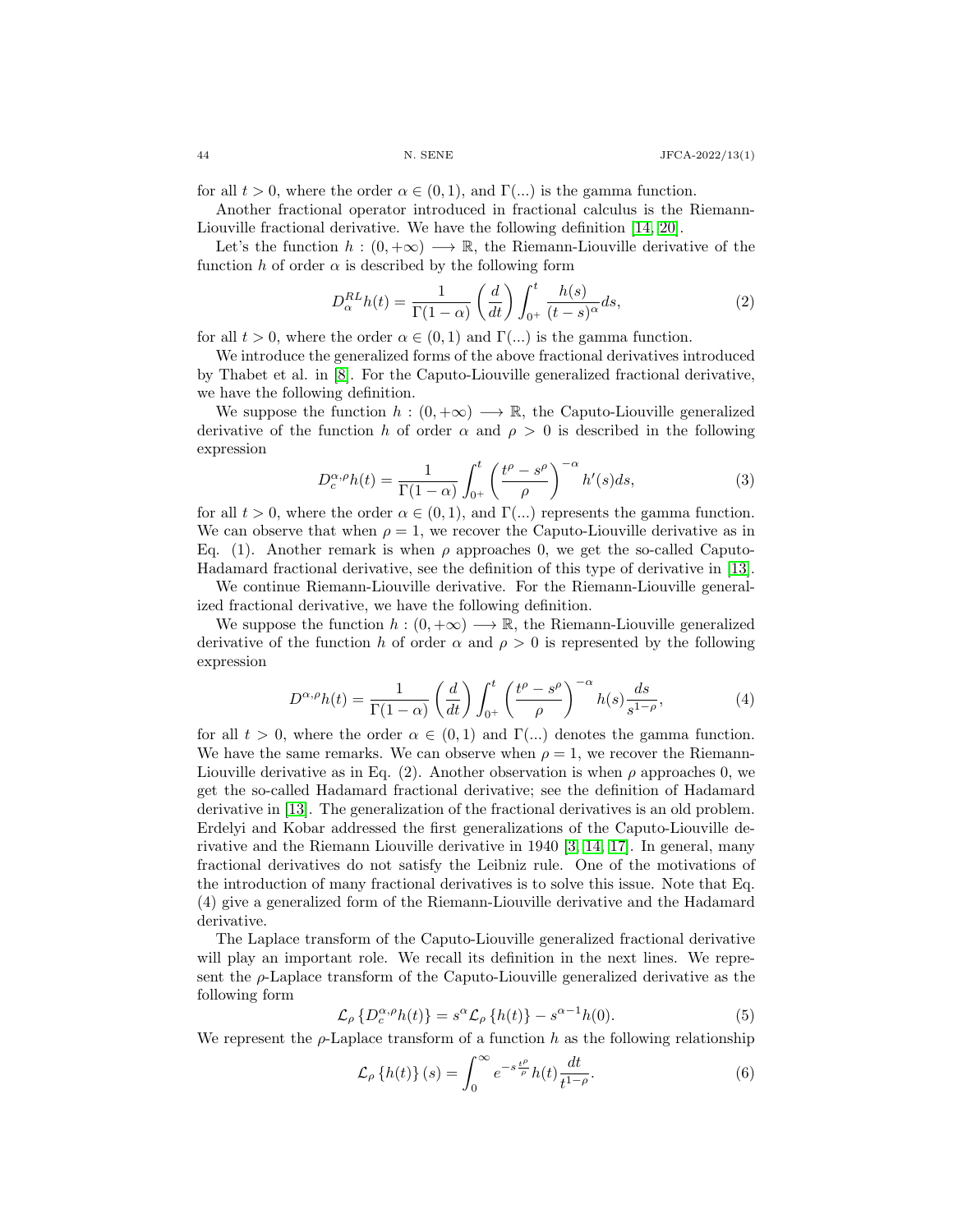We finish this section by recalling the definition of the Mittag-Leffler function. The Mittag-Leffler function [\[2,](#page-14-16) [16\]](#page-14-17) is essential in fractional calculus, notably in the representation of the solutions of the fractional differential equations. The following equation represents the Mittag-Leffler function with two parameters

$$
E_{\alpha,\beta}\left(z\right) = \sum_{k=0}^{\infty} \frac{z^k}{\Gamma(\alpha k + \beta)},\tag{7}
$$

where  $\alpha > 0, \beta \in \mathbb{R}$  and  $z \in \mathbb{C}$ .

#### 3. Fractional diffusion equation with reaction term

The diffusion-reaction equation combines the diffusion term plus the reaction term and is represented in general in the form

$$
\frac{\partial v}{\partial \tau} = \nu \frac{\partial^2 v}{\partial x^2} + q(x, \tau),\tag{8}
$$

where  $v = v(x, \tau)$  is the state variable representing the density of the material at  $x \in \mathbb{R}^n$  and  $\tau \in \mathbb{R}^+$ , or the fluid motion,  $\nu$  is the diffusion coefficient, and q is a smooth function which describes the type of reaction at  $x \in \mathbb{R}^n$  and  $\tau \in \mathbb{R}^+$ . In this paper, we address the fractional version of the diffusion-reaction represented by Eq. (8). To this end, we replace the partial derivative with respect to the variable  $\tau$  by the Caputo-Liouville generalized fractional operator of order  $\alpha$ ,  $\rho$  with respect to the variable  $\tau$ , too. Then, we represent Eq. (8) as the following form

$$
D_{\tau}^{\alpha,\rho}v = \nu \frac{\partial^2 v}{\partial x^2} + q(x,\tau). \tag{9}
$$

The motivation of this replacement is to generalize the classical model and to capture more diffusion processes as sub-diffusion, super-diffusion, ballistic diffusion, and hyper-diffusion. An interesting aspect of our modeling is the form of the reaction term. In this paper, we consider the reaction described by  $q = \beta u$  where  $\beta$ represents a perturbation parameter and u represents an exogenous input satisfying the solution of the fractional heat equation represented by

$$
PrD_c^{\alpha,\rho}u = \frac{\partial^2 u}{\partial x^2},\tag{10}
$$

where  $Pr$  is the Prandtl number. The following equation represents the fractional model after the introduction of the dimensionless variables considered in our work

$$
D_c^{\alpha,\rho}v = \nu \frac{\partial^2 v}{\partial x^2} + \beta u(x,\tau),\tag{11}
$$

$$
PrD_c^{\alpha,\rho}u = \frac{\partial^2 u}{\partial x^2},\tag{12}
$$

with the initial conditions given by

$$
v(x,0) = u(x,0) = 0,
$$
\n(13)

and furthermore, the fractional heat equation satisfies the additional boundary condition given by

$$
u(0,\tau) = 1,\tag{14}
$$

and furthermore, we assume that  $u(\infty, \tau) = v(\infty, \tau) = 0$ . In this present paper, we consider both Eq. (11) and Eq. (12). In other words, we consider a fluid model. We propose the solution of the fractional diffusion equation (12) using Fourier transformation. After, we use the solution of Eq. (12) into Eq. (11), and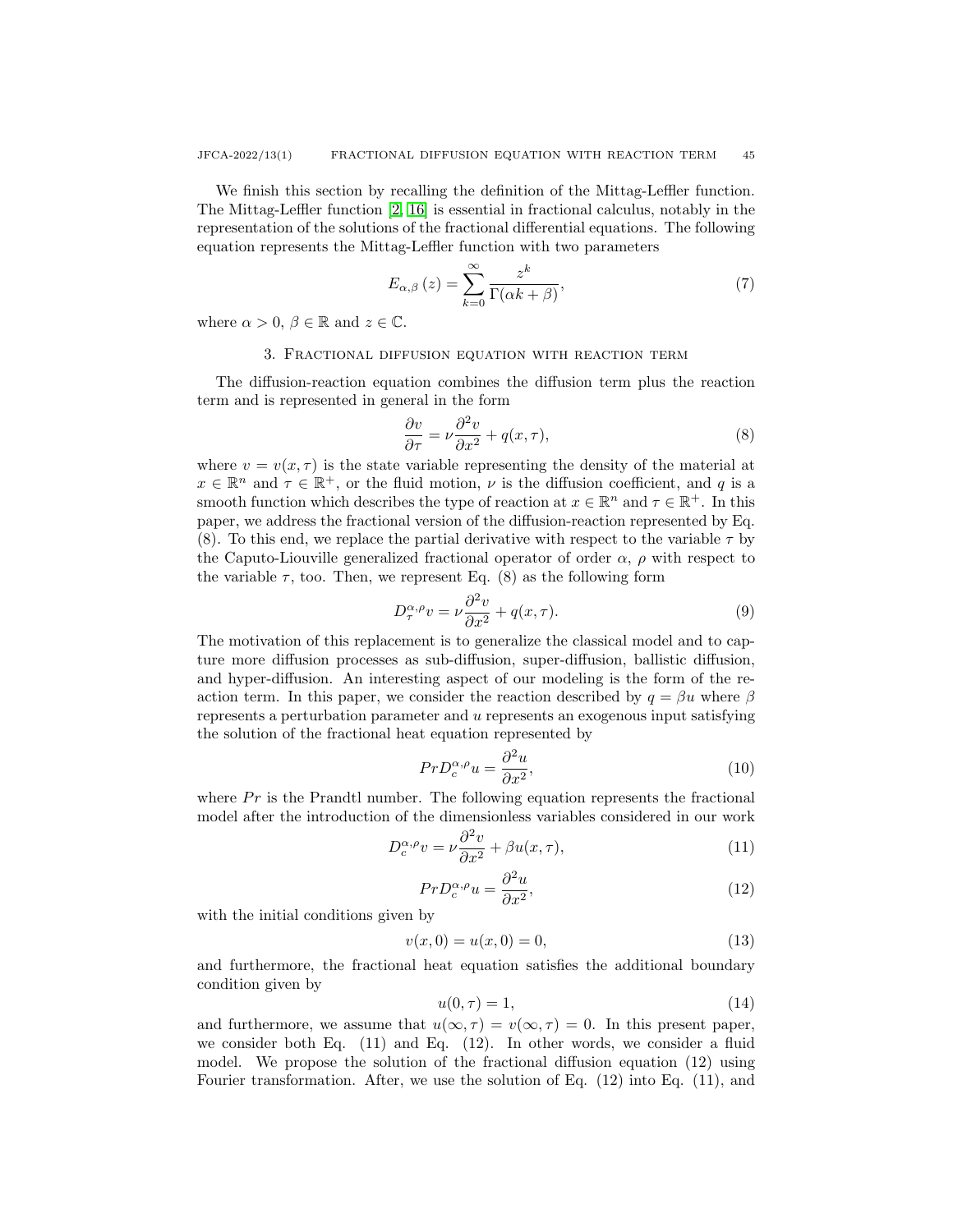we determine the solution of the fractional diffusion equation with reaction term Eq. (11) using the Fourier transformation again. Before the determination of the solutions, we propose qualitative studies for Eq. (11) and Eq. (12). In other words, the existence and uniqueness have been investigated in the next section to justify the problem consisting of getting the solutions. We can apply our problem in many domains. For example, we recover a non-Newtonian viscoelastic fluid model with  $\beta = -\sigma H_0^2/\rho$ , where  $\sigma$  denotes the electrical conductivity of fluid,  $H_0^2$  represents the uniform magnetic field, and  $\rho$  represents the density of the material. Note the MHD flow near a wall suddenly set in motion. We can consider our problem as a Casson fluid model too and many others.

### 4. Qualitative properties of the fractional diffusion reaction **EQUATION**

This section treats the existence and uniqueness of the proposed model described by Eq.  $(11)$  and Eq.  $(12)$ . The procedure of demonstration is not new but necessary in our problem. Because we investigate the analytical solution of the fractional diffusion equation with reaction. Note that it is not needed to study the analytical solutions when we are not sure the solution of the given model exists.

We begin the study with the fractional heat equation defined by Eq. (12). Let's the function

$$
\eta(u,x) = \frac{\partial^2 u}{\partial x^2}.
$$
\n(15)

In our study, we omitted the parameter  $Pr$ , which hasn't any impact on the problem of existence and uniqueness. Or we can reason with  $Pr = 1$ . We use the assumptions, that the functions  $u$  and  $v$  are continuous, and for the rest of the paper we assume that there exists a constant  $m$  such that the following relationship is held

$$
\|\eta(u,x) - \eta(v,x)\| \leq m \|u - v\|.
$$
 (16)

From which we can deduce the function,  $\eta$  is Lipschitz continuous. The constant m represents the Lipschitz constant. We apply the generalized fractional integral into Eq. (15). It gives us the solution of the fractional diffusion equation defined by Eq. (12), we have that

$$
u(x,\tau) - u(x,0) = I^{\alpha,\rho} \eta(u,x).
$$
 (17)

We define from Eq. (17), the Picard's operator is given by the following form

$$
Mu(x,\tau) = I^{\alpha,\rho}\psi(x,u). \tag{18}
$$

For precision, note that we have replaced  $u(x, 0) = 0$  into Eq. (17). From which we obtain the relation in Eq.  $(18)$ . Our objective is now to prove the function M is well defined. We apply the Euclidean norm into Eq. (18), we obtain the relationship described as follows

$$
\|Mu(x,\tau) - u(x,0)\| = \|I^{\alpha,\rho}\eta(u,x)\|,
$$
  
\n
$$
\leq I^{\alpha,\rho} \|\eta(u,x)\|,
$$
  
\n
$$
\leq \frac{\rho^{1-\alpha}}{\Gamma(\alpha)} \|\eta(u,x(\tau))\| \int_0^\tau \left(\frac{\tau^{\rho} - s^{\rho}}{\rho}\right)^{\alpha-1} \frac{ds}{s^{1-\rho}}.
$$
 (19)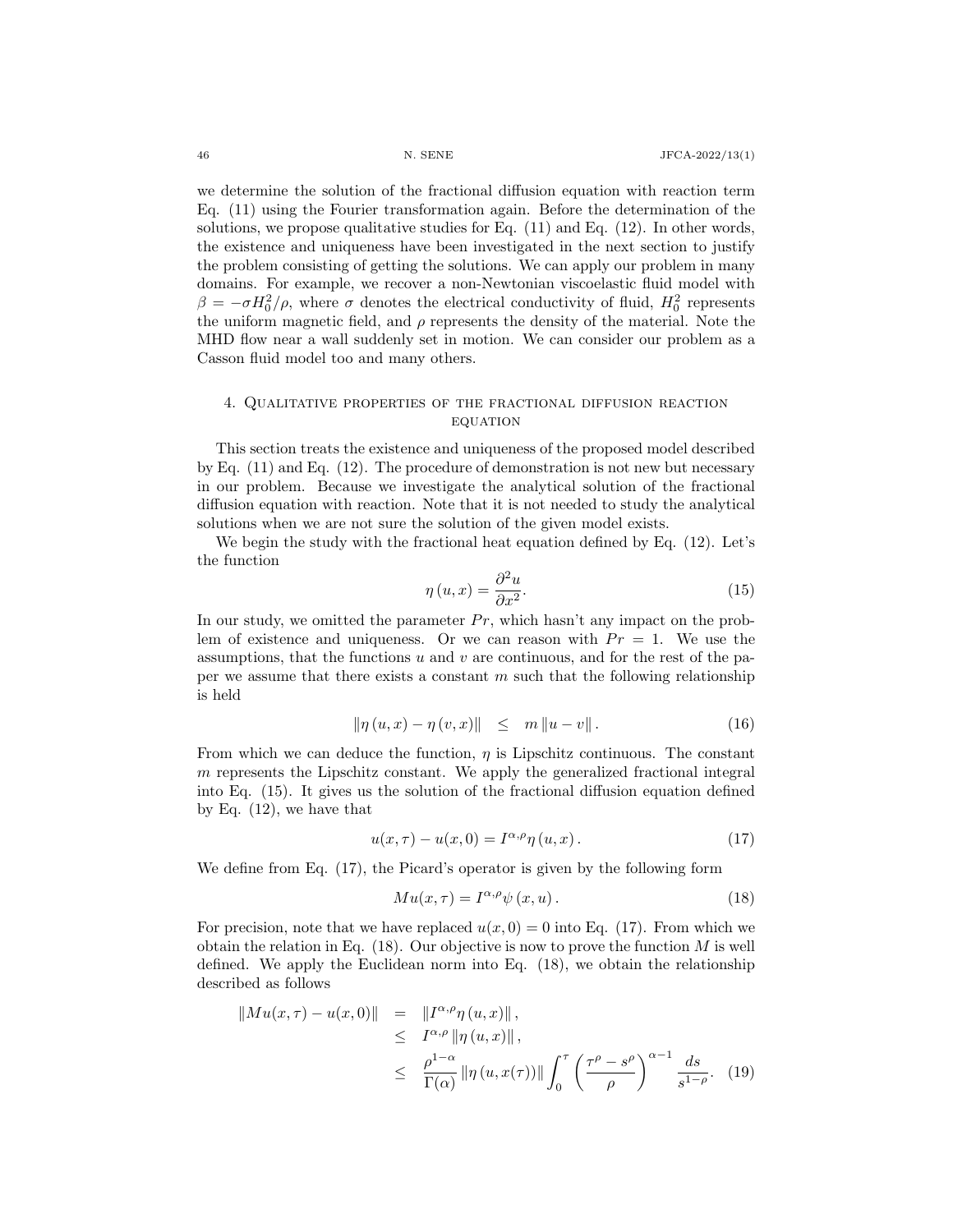Using the Eq. (19), the function  $\eta$  is bounded. The condition  $t \leq T$ , Eq. (19), we obtain the following relation

$$
||Mu(x,\tau) - u(x,0)|| \leq \frac{\rho^{1-\alpha}}{\Gamma(\alpha)} \left(\frac{T^{\rho}}{\rho}\right)^{\alpha} c.
$$
 (20)

That is, the function M is well defined. We now provide a condition under which the function  $M$  is a contraction. We have the following relations

$$
\|M u(x,\tau) - M v(x,\tau)\| = \|I^{\alpha,\rho}(\eta(u,x) - \eta(x,v))\|,
$$
  
\n
$$
\leq I^{\alpha,\rho} \|(\eta(u,x) - \eta(v,x))\|,
$$
  
\n
$$
\leq \frac{\rho^{1-\alpha}}{\Gamma(\alpha)} \|\eta(u,x) - \eta(v,x)\| I^{\alpha,\rho}(1).
$$
 (21)

From Eq. (21), we have the relationship described in the following form

$$
||Mu(x,\tau) - Mv(x,\tau)|| \le \frac{\rho^{1-\alpha}}{\Gamma(\alpha+1)} \left(\frac{T^{\rho}}{\rho}\right)^{\alpha} m ||u - v||. \tag{22}
$$

We conclude that the function  $M$  is a contraction when the following condition is held

$$
\frac{\rho^{1-\alpha}}{\Gamma(\alpha+1)} \left(\frac{T^{\rho}}{\rho}\right)^{\alpha} k < 1. \tag{23}
$$

From the Banach fixed Theorem, the  $Mu = u$  admits a unique solution. Thus, the solution of the fractional diffusion equation is represented in Eq. (12) exists. Therefore, we can investigate the solution of the fractional heat diffusion equation defined by Eq. (12).

Let's prove now the existence and the uniqueness of the Eq. (11). We consider the function

$$
\sigma(u,x) = \frac{\partial^2 u}{\partial x^2} + \beta u(x,\tau).
$$
 (24)

The objective is to prove the function  $\sigma$  is Lipschitz continuous. We apply the Euclidean norm into Eq.  $(24)$ . Using the assumptions, that the functions u and v are continuous, and for the rest of the paper we assume that there exists a constant  $\kappa$  such that the following relationships are held

$$
\|\sigma(u,x)-\sigma(v,x)\| \leq \kappa \|u-v\|.
$$
 (25)

We deduce from Eq. (25) the function  $\sigma$  is Lipschitz continuous. We have as Lipschitz constant  $\kappa$ . We apply the generalized fractional integral into Eq. (24). We get the following solution of the fractional diffusion equation (11), we have that

$$
u(x,\tau) - u(x,0) = I^{\alpha,\rho}\sigma(u,x).
$$
 (26)

We define from Eq. (26), the Picard's operator is given by the following form

$$
Nu(x,\tau) = I^{\alpha,\rho}\sigma(x,u). \tag{27}
$$

For precision, note that  $u(x, 0) = 0$ , into Eq. (26). We obtain the relation in Eq. (27). Our objective is now to prove the function  $M$  is well defined. We apply the Euclidean norm into Eq. (27), we obtain the relation described as follows

$$
\|Nu(x,\tau) - u(x,0)\| = \|I^{\alpha,\rho}\sigma(u,x)\|,
$$
  
\n
$$
\leq I^{\alpha,\rho} \|\sigma(u,x)\|,
$$
  
\n
$$
\leq \frac{\rho^{1-\alpha}}{\Gamma(\alpha)} \|\sigma(u,x)\| I^{\alpha,\rho}(1).
$$
 (28)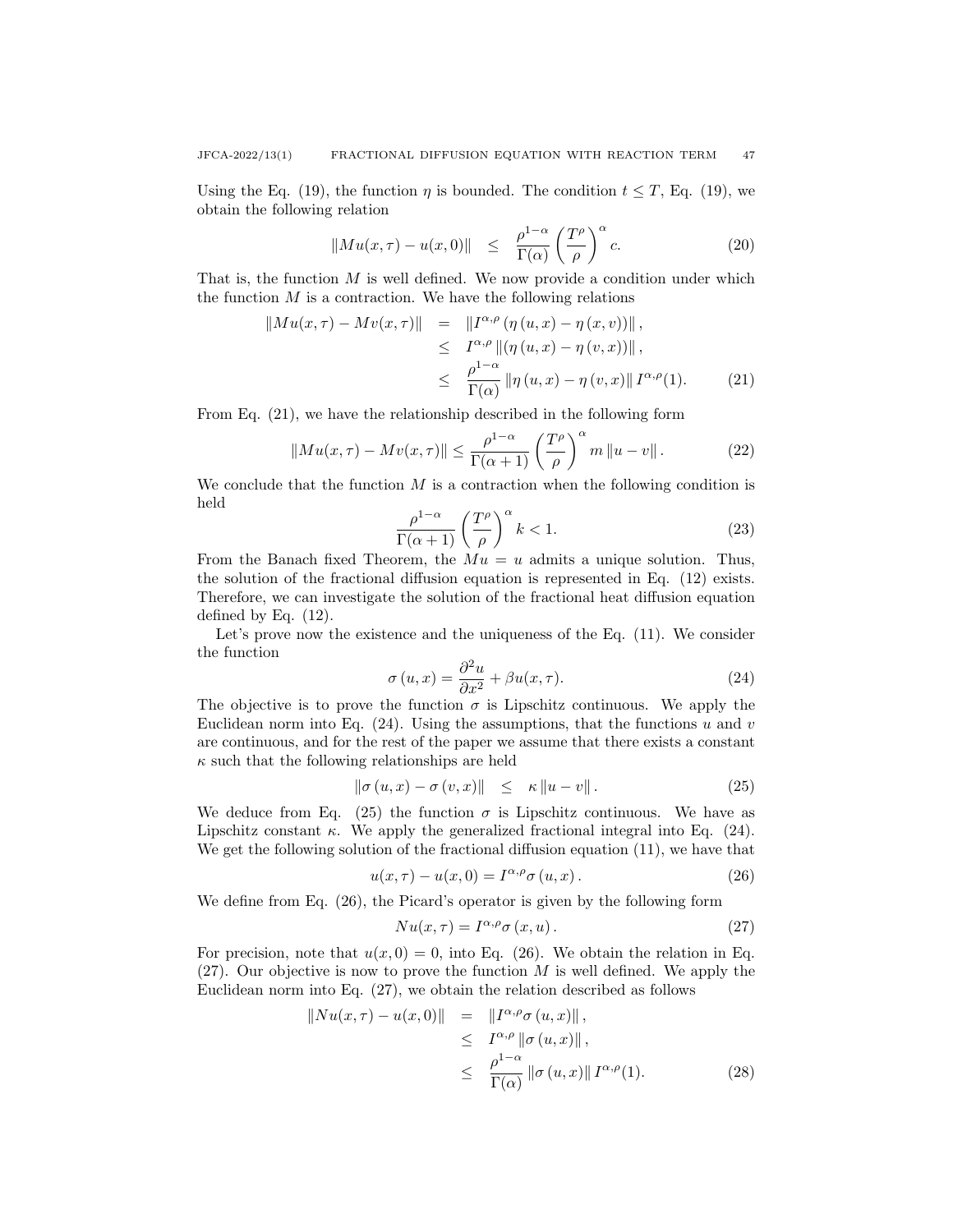Using Eq. (25), in which the function  $\sigma$  is bounded and with the condition  $t \leq T$ , we obtain the following

$$
||Nu(x,\tau) - u(x,0)|| \leq \frac{\rho^{1-\alpha}}{\Gamma(\alpha)} \left(\frac{T^{\rho}}{\rho}\right)^{\alpha} d. \tag{29}
$$

That is, the function  $N$  is well defined. We now provide a condition under which the function  $M$  is a contraction. We have the relations

$$
||Nu(x,\tau) - Nv(x,\tau)|| = ||I^{\alpha,\rho}(\sigma(u,x) - \sigma(x,v))||,
$$
  
\n
$$
\leq I^{\alpha,\rho} ||(\sigma(u,x) - \sigma(v,x))||,
$$
  
\n
$$
\leq \frac{\rho^{1-\alpha}}{\Gamma(\alpha)} ||\sigma(u,x) - \sigma(v,x)|| I^{\alpha,\rho}(1).
$$

From Eq. (25), we have the relationships described in the following form

$$
||Nu(x,\tau) - Nv(x,\tau)|| \le \frac{\rho^{1-\alpha}}{\Gamma(\alpha+1)} \left(\frac{T^{\rho}}{\rho}\right)^{\alpha} \kappa ||u - v||. \tag{30}
$$

We conclude that the function  $N$  is a contraction when the following condition is held

$$
\frac{\rho^{1-\alpha}}{\Gamma(\alpha+1)} \left(\frac{T^{\rho}}{\rho}\right)^{\alpha} < \frac{1}{\kappa}.\tag{31}
$$

From the Banach fixed Theorem, the  $Nu = u$  admit unique solution, which is the solution of the fractional equation represented in Eq. (11). Thus, we can investigate the solution of Eq. (11).

#### 5. Solution procedures and means square displacement

In this section, we propose the analytical solutions and the mean square displacement of the proposed model Eqs. (11)-(12). We use the Fourier and Laplace transformations. The method is useful and practical to get the solutions of the fluid models. We begin our resolution by solving the fractional heat equation (12). The solution of Eq. (12) is already done in previous works, see in [\[26,](#page-15-5) [27\]](#page-15-3). We first apply the Fourier transform, we have

$$
D_c^{\alpha,\rho}u(q,s) = \frac{2q}{Pr\pi s}u(0,\tau) - \frac{q^2}{Pr}u(q,s).
$$
 (32)

We recall in the next line, the Laplace transform of Eq. (32), we obtain the following relationship

$$
s^{\alpha} \bar{u}(q,s) - s^{\alpha - 1} \bar{u}(q,0) + \frac{q^2}{Pr} \bar{u}(q,s) = \frac{2q}{Pr\pi s},
$$
  
\n
$$
s^{\alpha} \bar{u}(q,s) + \frac{q^2}{Pr} \bar{u}(q,s) = \frac{2q}{Pr\pi s},
$$
  
\n
$$
\bar{u}(q,s) = \frac{2q}{Pr\pi s \left(s^{\alpha} + \frac{q^2}{Pr}\right)},
$$
  
\n
$$
\bar{u}(q,s) = \frac{2}{q\pi} \left\{\frac{1}{s} - \frac{s^{\alpha - 1}}{s^{\alpha} + \frac{q^2}{Pr}}\right\}.
$$
\n(33)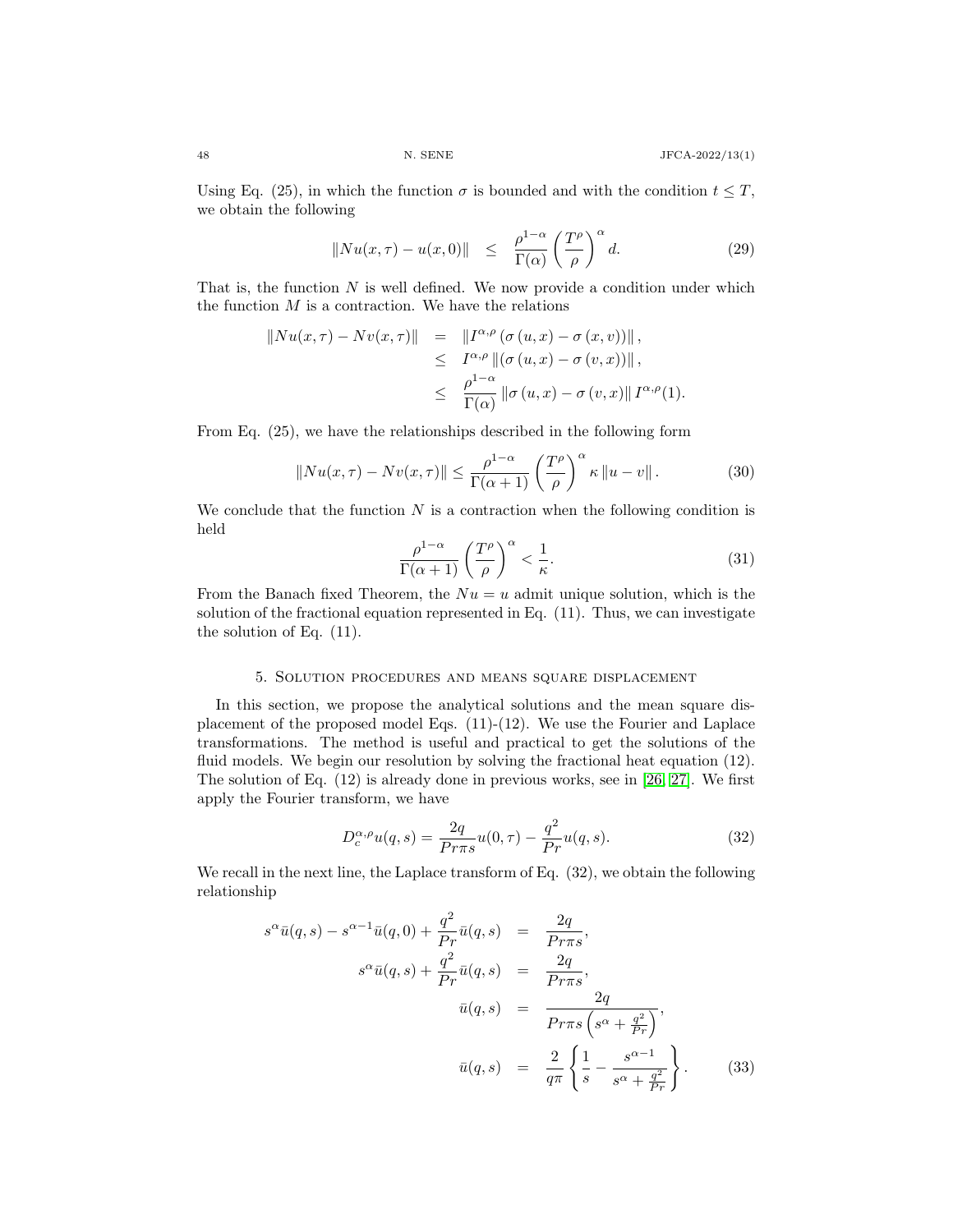Applying the inverse of the Laplace transformation Eq.(33) and its inverse of Fourier transform, thus the solution of the fractional heat equation (12) is given by

$$
u(x,\tau) = 1 - \frac{2}{\pi} \int_0^{+\infty} \frac{\sin qx}{q} E_\alpha \left( -\frac{q^2}{Pr} \left( \frac{\tau^\rho}{\rho} \right)^\alpha \right) dq. \tag{34}
$$

The proofs are already in [\[26,](#page-15-5) [27\]](#page-15-3). We obtain a particular case when  $\alpha = 1$ . We represent the solution as the following form

$$
u(x,\tau) = 1 - erf\left(\frac{x}{2\sqrt{\frac{1}{Pr}\frac{\tau^{\rho}}{\rho}}}\right).
$$
 (35)

We will analyze, for this case, the impact of the order  $\rho$  in the diffusion processes. The novelty in our paper is the procedure for getting the solution to Eq. (11). The first step consists of applying the Fourier and the Laplace transformation on Eq.  $(11)$  as in Eqs. $(32)-(33)$ , we get the following relations

$$
s^{\alpha}\bar{v}(q,s) - s^{\alpha-1}\bar{v}(q,0) + \nu q^2 \bar{v}(q,s) = \frac{2\nu q}{\pi s} + \beta \bar{u}(q,s),
$$

$$
s^{\alpha}\bar{v}(q,s) + \nu q^2 \bar{v}(q,s) = \frac{2\nu q}{\pi s} + \beta \bar{u}(q,s),
$$

$$
\frac{2\nu q}{\pi s (s^{\alpha} + \nu q^2)} + \frac{2q\beta}{Pr\pi s (s^{\alpha} + \frac{q^2}{Pr})(s^{\alpha} + \nu q^2)} = \bar{v}(q,s).
$$
(36)

Note that we rewrite Eq. (36) as the following form

$$
\bar{v}(q,s) = \frac{2\nu q}{\pi s \left(s^\alpha + \nu q^2\right)} + \frac{2\beta}{\Pr q \pi s \left(\nu - \frac{1}{\Pr}\right)} \left\{ \frac{1}{s^\alpha + \frac{q^2}{\Pr}} - \frac{1}{s^\alpha + \nu q^2} \right\}.
$$
 (37)

When we apply the inverse of the Laplace and the Fourier transformations, we get the solution of the fractional equation described by Eq. (11). We have the form

$$
v(x,\tau) = m(x,\tau) + n(x,\tau) - p(x,\tau),
$$
\n(38)

where the function  $m$  is given by the following equation

$$
m(x,\tau) = 1 - \frac{2}{\pi} \int_0^{+\infty} \frac{\sin qx}{q} E_\alpha \left( -\nu q^2 \left( \frac{\tau^\rho}{\rho} \right)^\alpha \right) dq. \tag{39}
$$

Note that when the orders of the fractional derivative satisfy the condition  $\alpha = \rho =$ 1. We express the function  $m$  in the following form

$$
m(x,\tau) = 1 - erf\left(\frac{x}{2\sqrt{\nu\tau}}\right) = erfc\left(\frac{x}{2\sqrt{\nu\tau}}\right). \tag{40}
$$

The function  $n$  is given by the following equation

$$
n(x,\tau) = \frac{2\beta}{Pr\pi\left(\nu - \frac{1}{Pr}\right)} \int_0^{+\infty} \frac{\sin qx}{q} \tau^{\alpha} E_{\alpha,1+\alpha} \left(-\frac{q^2}{Pr}\left(\frac{\tau^{\rho}}{\rho}\right)^{\alpha}\right) dq. \tag{41}
$$

Note that when the order  $\alpha = \rho = 1$ , we represent the function n as the following form

$$
n(x,\tau) = \frac{2\beta}{Pr\pi \left(\nu - \frac{1}{Pr}\right)} \int_0^{+\infty} \frac{\sin qx}{q} \tau E_{1,2} \left(-\frac{q^2}{Pr}(\tau)\right) dq.
$$
 (42)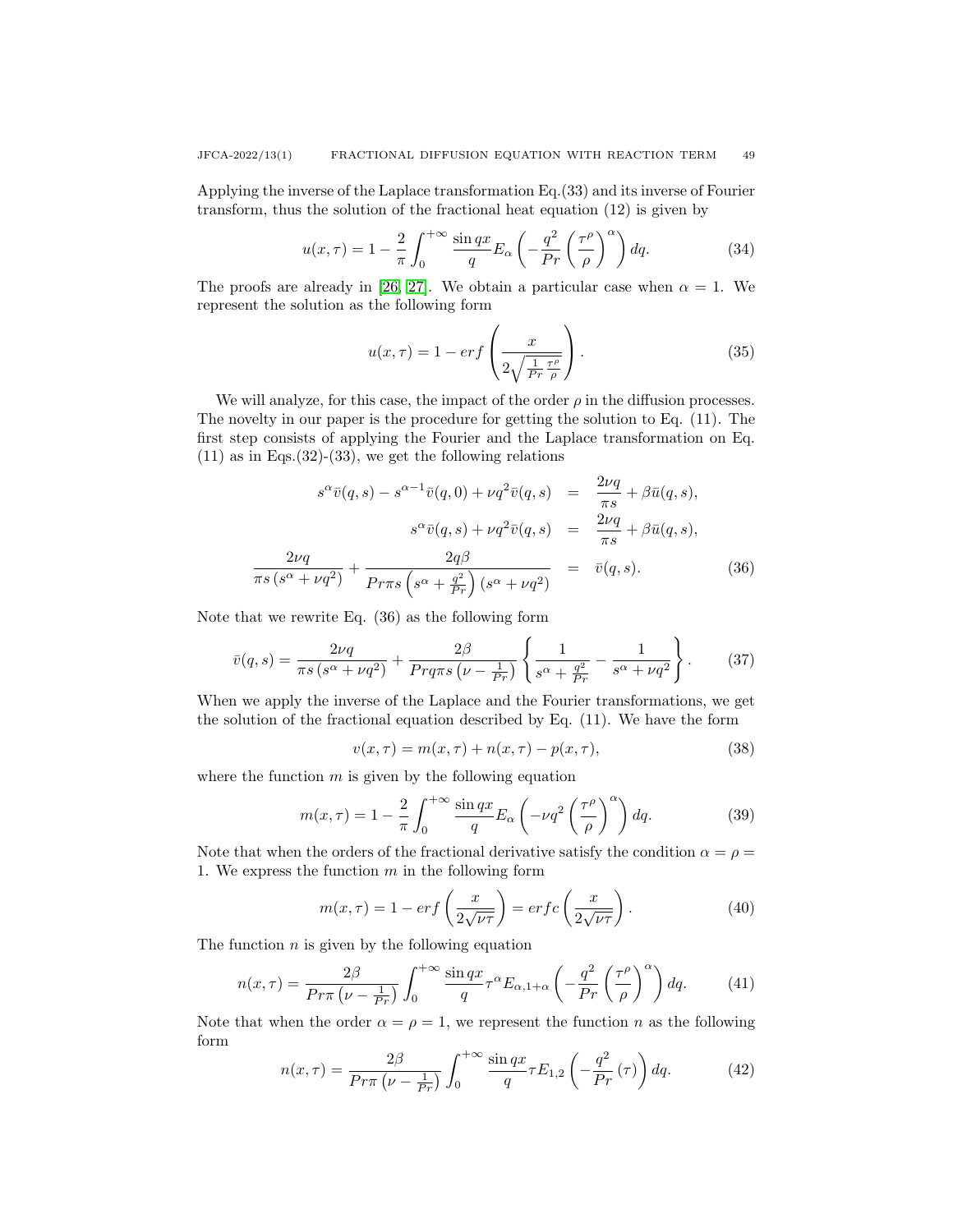The following term represents the similarity variable of the fractional heat equation (12)

$$
\theta(x,\tau) = \frac{x}{2\sqrt{\frac{1}{Pr}\tau}},\tag{43}
$$

see in [\[28\]](#page-15-6). We make some comments on this function (43). The similarity variable is essential in the diffusion equations because it can be used to express the exact solution of the fractional diffusion equation without using the present method. Note that the solution with the similarity variable is not the subject of research in our paper. Our article provided the form of the similarity variable. We can use it to determine the exact solution of the fractional heat equation in future work. Finally, we represent the function  $n$  as the following form

$$
p(x,\tau) = \frac{2\beta}{Pr\pi \left(\nu - \frac{1}{Pr}\right)} \int_0^{+\infty} \frac{\sin qx}{q} \tau^{\alpha} E_{\alpha,1+\alpha} \left(-\nu q^2 \left(\frac{\tau^{\rho}}{\rho}\right)^{\alpha}\right) dq. \tag{44}
$$

We finish this section by recalling the solution of the proposed model in two special cases. Let's be the case  $\alpha = 1$ , and we suppose the order  $\rho$  is an arbitrary positive number. Then the solution of the fractional diffusion equation perturbed by the fractional heat equation is represented as the following form

$$
v(x,\tau) = erfc(\delta) + n(x,\tau) - p(x,\tau),\qquad(45)
$$

where the function  $\delta(x,\tau) = \frac{x}{2\sqrt{\nu \frac{\tau \rho}{\rho}}}$  represents a similarity variable. In the next section, we will study the impact of the order  $\rho$  on the diffusion processes using Eq. (45). Does the fractional-order affect the diffusion processes of the proposed model? We will answer the question in the graphical representation section. Furthermore,

the paper brings a new procedure of getting the solutions to the proposed model. We will also analyze the impact of the Prandtl number on the diffusion processes. The second part of this paper consists of determining the mean square displace-

ment for fractional heat equation (12) and the fractional reaction equation (11), for brief physical interpretations. In this subsection, the initial condition is given in Eq. (13) is reconsidered in the form

$$
u(x,0) = v(x,0) = \delta(x),
$$
\n(46)

where  $\delta$  represents the Dirac function, we not consider the condition (13) in this part. Note that the following equation gives the formula from which we obtain the mean square displacement [\[24,](#page-14-0) [25\]](#page-15-1) in terms of Laplace transform

$$
\langle x^2 \rangle (s) = \lim_{q \to 0} -\frac{d^2 \bar{u}(q, s)}{dq^2}, \tag{47}
$$

for the fractional heat equation (12). The mean square displacement [\[24,](#page-14-0) [25\]](#page-15-1) for the fractional reaction equation (11) in terms of Laplace transform follows from the following relationship

$$
\langle x^2 \rangle (s) = \lim_{q \to 0} -\frac{d^2 \bar{v}(q, s)}{dq^2}.
$$
 (48)

Combining the Fourier transform of Eq.  $(12)$  and Eq.  $(46)$ , the mean square displacement for the fractional heat equation in the context of Caputo-Liouville generalized fractional derivative is given by

$$
\langle x^2 \rangle (\tau) = \mathcal{L}_{\rho}^{-1} \left[ \lim_{q \to 0} -\frac{d^2 \bar{u}(q, s)}{dq^2} \right] = 2Pr\left(\frac{\tau^{\rho}}{\rho}\right)^{\alpha},\tag{49}
$$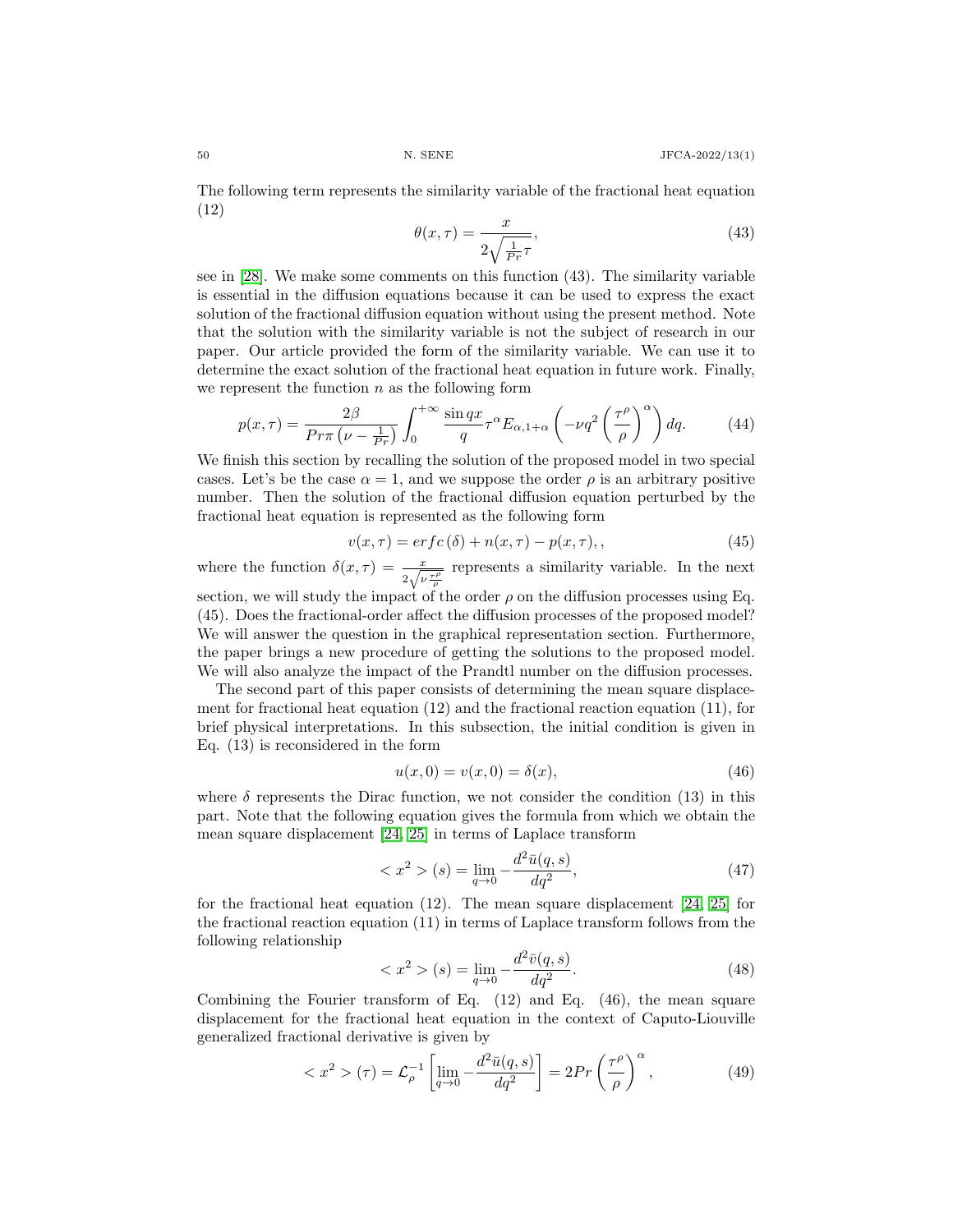where  $\bar{u}(q, s) = \frac{s^{\alpha-1}}{s^{\alpha}+Prq^2}$ . From Eq. (49), we give the following physical interpretation. The fractional heat equation (12) generates the following diffusion processes. We obtain the normal diffusion when the orders respect the relation  $\alpha \rho = 1$ . The sub-diffusion process is obtained with a relationship  $\alpha \rho < 1$ . The super-diffusion process is generated with the relation  $1 < \alpha \rho < 2$ . The ballistic diffusion is obtained with the condition  $\alpha \rho = 2$  and the hyper-diffusion process with  $\alpha \rho > 2$ . We use the Fourier transform of fractional diffusion-reaction (11) and with Eq. (48), thus the main square displacement is given by the following relationship

$$
\langle x^2 \rangle (\tau) = \mathcal{L}_{\rho}^{-1} \left[ \lim_{q \to 0} -\frac{d^2 \bar{v}(q, s)}{dq^2} \right] = 2\nu \left( \frac{\tau^{\rho}}{\rho} \right)^{\alpha} + 2\beta (\nu + Pr) \left( \frac{\tau^{\rho}}{\rho} \right)^{2\alpha}, \quad (50)
$$

where the details of the Fourier transform is given by

$$
\bar{u}(q,s) = \frac{s^{\alpha - 1}}{s^{\alpha} + \nu q^2} + \frac{s^{\alpha - 1}}{s^{2\alpha} + (\nu + Pr) q^2 s^{\alpha} + Pr \nu q^4}.
$$
\n(51)

For a short time diffusion process, the value of the mean square displacement described in Eq.  $(50)$ , is equals to the first term of the sum in Eq.  $(50)$  that is

$$
\langle x^2 \rangle (\tau) \approx 2\nu \left(\frac{\tau^{\rho}}{\rho}\right)^{\alpha}.\tag{52}
$$

In a physical view, we obtain the same diffusion processes as in fractional heat equation: the normal diffusion, the subdiffusion, the superdiffusion, the hyper diffusion, the ballistic diffusion processes.

For a long time of the diffusion process, note that Eq. (50) is dominated by the second member into the sum. Thus it can be rewritten as the form

$$
\langle x^2 \rangle (\tau) \approx 2\beta (\nu + Pr) \left(\frac{\tau^{\rho}}{\rho}\right)^{2\alpha}.
$$
 (53)

In a physical view, we obtain the normal diffusion when the orders respect the relation  $\alpha \rho = 1/2$ . We have the sub-diffusion process when the relationship  $\alpha \rho$  <  $1/2$  is held. We get the super-diffusion process in the condition  $1/2 < \alpha \rho < 1$ . The ballistic diffusion and hyper-diffusion processes are obtained respectively under the conditions  $\alpha \rho = 1$  and  $\alpha \rho > 1$ .

#### 6. Graphics and discussions

In this section, we make some analyses related to the presented model. We analyze the impact of the order  $\rho$  and the Prandtl number  $Pr$  in the diffusion processes. In this section, the order  $\rho$  satisfies the conditions  $\rho \leq 1$  and  $\rho \geq 1$ . The Prandtl number describes the values  $Pr = 5, 6, 7, 8, 9$ . In this section, we fix the order  $\alpha = 1$ ,  $\nu = 1$ , and the time to  $\tau = 0.1s$ . We will also analyze the effect of the fractional heat equation (12) on the fractional diffusion-reaction equation (11).

In Figure [1,](#page-10-0) we fix the Prandtl number to  $Pr = 5$ . We depict the solutions of the fractional heat equation represented by Eq. (12) for different values of the fractional order  $\rho$ . The order  $\rho$  satisfies the condition  $\rho \leq 1$ . We note when the order  $\rho$  increases into  $(0, 1]$ , we remark all the curves decrease rapidly following the direction of the arrow with the increase of the state variable  $x$ . Physically, we explain these behaviors by the fact we are in the sub-diffusion process context. In conclusion, the order  $\rho$  has a significant impact on the diffusion process for the fractional heat equation (12). The order  $\rho$  has an acceleration effect in the diffusion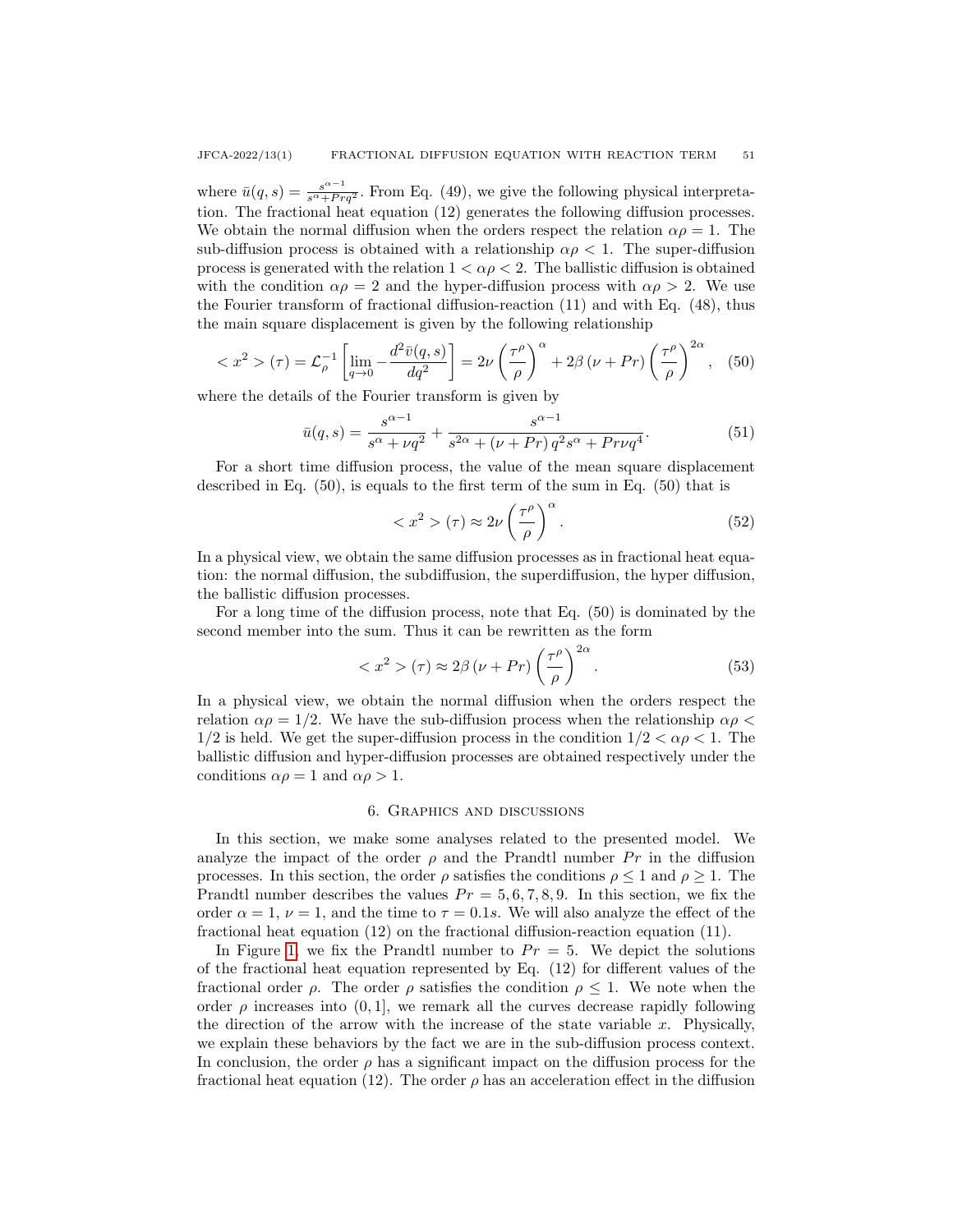<span id="page-10-0"></span>

FIGURE 1. Solution of fractional heat equation for  $\rho \leq 1$ .

processes. When it increases, the solutions decrease and converge rapidly to the normal diffusion.

In Figure [2,](#page-11-0) we fix the Prandtl number to  $Pr = 5$ . We depict the solutions of the fractional diffusion equation represented by Eq. (11). The previous fractional heat equation (12) is the reaction term for Eq. (11), for different values of the order  $\rho$ . The order  $\rho$  satisfies the condition  $\rho \leq 1$ . Note in the previous graphical representation; we consider the fractional heat equation (12) as the reaction term of Eq. (11). We notice when the order  $\rho$  increases into (0, 1), all the curves decrease with retardation, see in Figure [1.](#page-10-0) In other words, the fractional heat equation (12) as a reaction term decelerates the diffusion process in Eq. (11). Physically, the decrease in the solutions of Eq. (11) is generated by the sub-diffusion process into the fractional diffusion equation (12). The effect of the order  $\rho$  does not change.

In Figure [3,](#page-11-1) we fix the Prandtl number to  $Pr = 5$ . We depict the solutions of the fractional heat equation represented by Eq. (11) for different values of the order  $\rho$ . The order  $\rho$  satisfies the condition  $\rho \geq 1$ . We remark when the order  $\rho$  increases and satisfies the condition  $\rho \geq 1$ , all the curves decrease fastly and do not converge to the normal diffusion. All the trajectories converge to zero. Physically, we explain the fast decrease in the solution of Eq. (12) by the super-diffusion process. The order  $\rho$  accelerate the diffusion process fastly in Eq. (12). The arrow indicates the effect  $\rho$ , see in Figure [3.](#page-11-1)

In Figure [4,](#page-12-0) we fix the Prandtl number to  $Pr = 5$ . We depict the solutions of the fractional diffusion-reaction equation represented by Eq. (11). We conserve the previous fractional heat equation (12) as the reaction term. The order  $\rho$  satisfies the following condition  $\rho \geq 1$ . We notice when the order  $\rho$  increases and satisfies the condition posed  $\rho \geq 1$ , all the curves decrease with a retardation effect and converge to zero. Note here we have a slight decrease in the curves of the solutions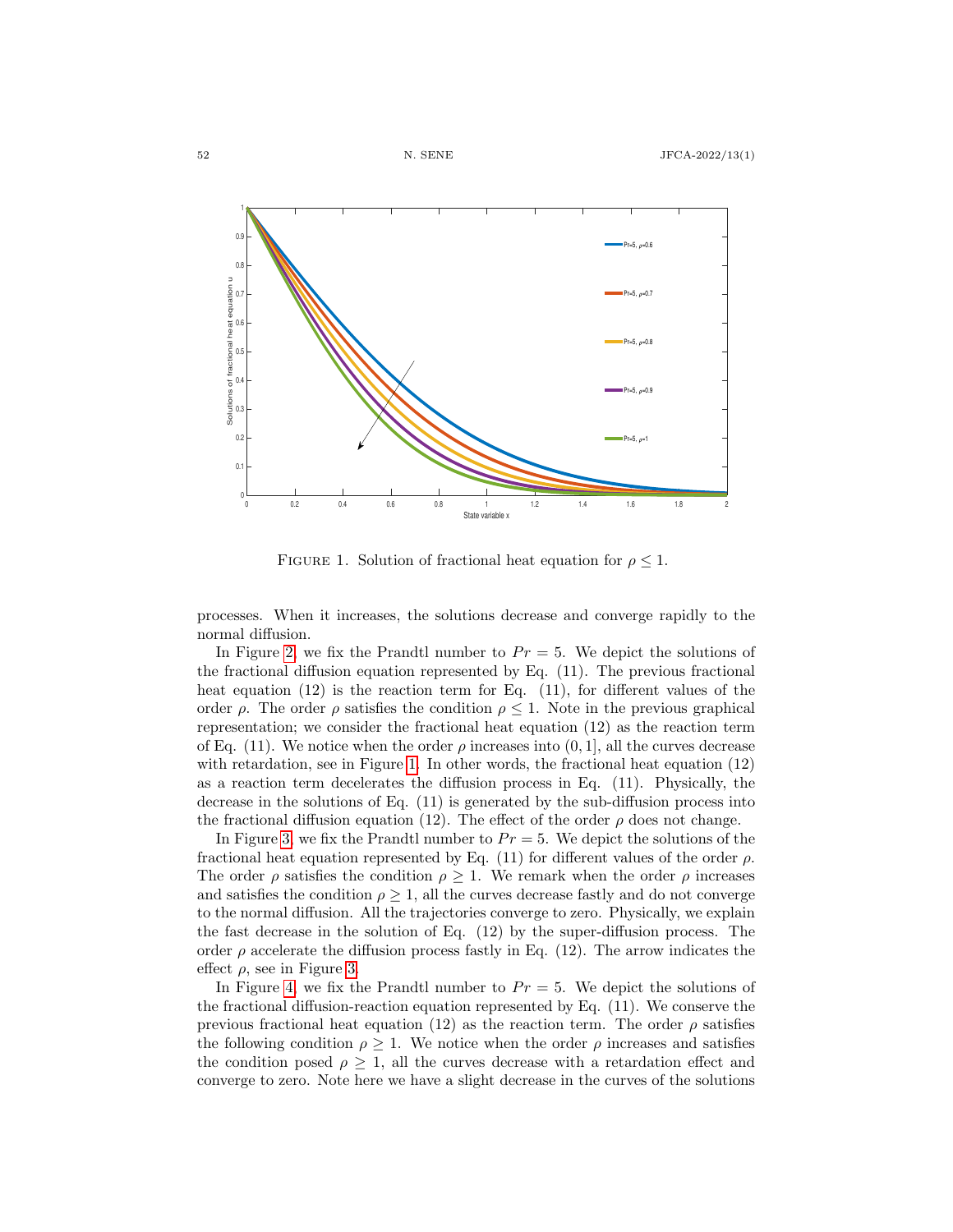<span id="page-11-0"></span>

FIGURE 2. Solution of fractional diffusion reaction equation for  $\rho \leq 1$ .

<span id="page-11-1"></span>

FIGURE 3. Solution of fractional heat equation for  $\rho \geq 1$ .

of Eq. (11). In other words, when we consider the fractional heat equation (12) as a reaction term, we notice a retardation effect in the diffusion process of Eq. (11). Physically, the decrease in the solutions of Eq. (11) is generated by the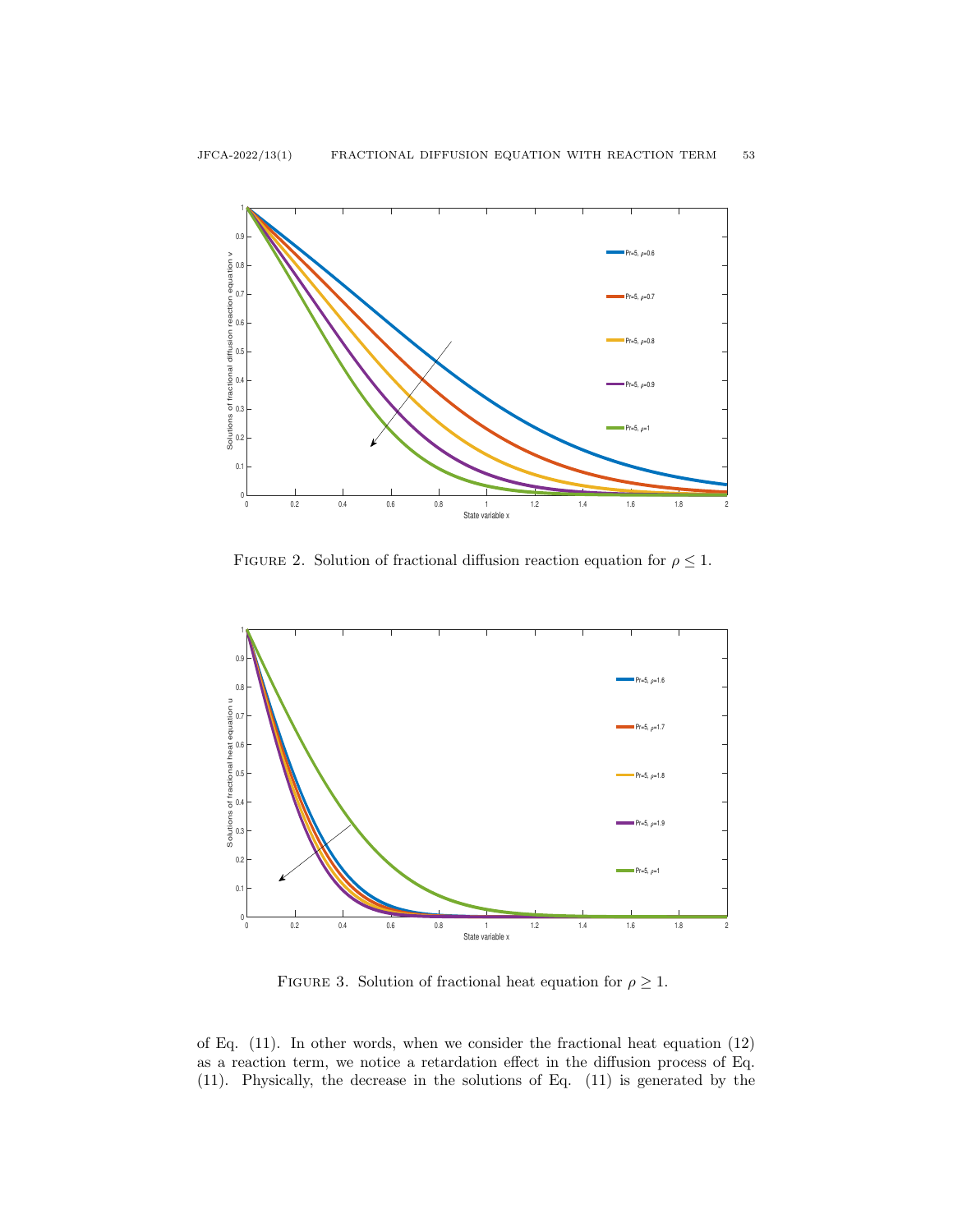<span id="page-12-0"></span>

FIGURE 4. Solution of fractional diffusion reaction equation for  $\rho \geq 1$ .

super-diffusion process of the fractional heat equation (12). See the arrow for the direction of the diffusion process, and the effect of the order  $\rho$  does not change.

Consider the order  $\rho = 0.6$  fixed and the Prandtl number increase in tolerable values  $Pr \in \{5, 6, 7, 8, 9\}$ . In Figure [5,](#page-13-0) we depict the solutions of the fractional heat equation (12) under the previous assumptions. We note all the curves decrease and converge to zero. The Prandtl value has the same effect as the order  $\rho$  when it satisfies the condition  $\rho \leq 1$ . The increase in the Prandtl number generates a decrease in all the solutions of Eq. (12).

Consider the order  $\rho = 0.6$  fixed and the Prandtl number increase in tolerable values  $Pr \in \{5, 6, 7, 8, 9\}$  $Pr \in \{5, 6, 7, 8, 9\}$  $Pr \in \{5, 6, 7, 8, 9\}$ . In Figure 6, we depict the solutions of the fractional diffusion equation (11) with reaction term (12), under the previous assumptions. We note all the curves decrease and but do not converge to zero. In other words, according to one another, the solutions increase when the Prandtl number increases. We note when we fix the order  $\rho = 0.6$ , and the Prandtl number increases, we notice after a certain time, the Prandtl number does not impact the diffusion process. The solutions of Eq. (11) become globally asymptotically stable after a certain time. We observe when the Prandtl number converges to his extreme value, all the solutions converge to the normal diffusion.

In conclusion, we note the order  $\rho$  has an acceleration effect in the fractional reaction equation when the fractional heat equation generates the sub-diffusion process. The order  $\rho$  has a retardation effect into the fractional reaction equation when the fractional heat equation generates the super-diffusion process. The Prandtl number  $Pr$  impacts the solution of the fractional diffusion-reaction equation (11) at the beginning of the diffusion process. We notice that after a certain time, it hasn't any impact on the solution of the fractional diffusion-reaction equation (11).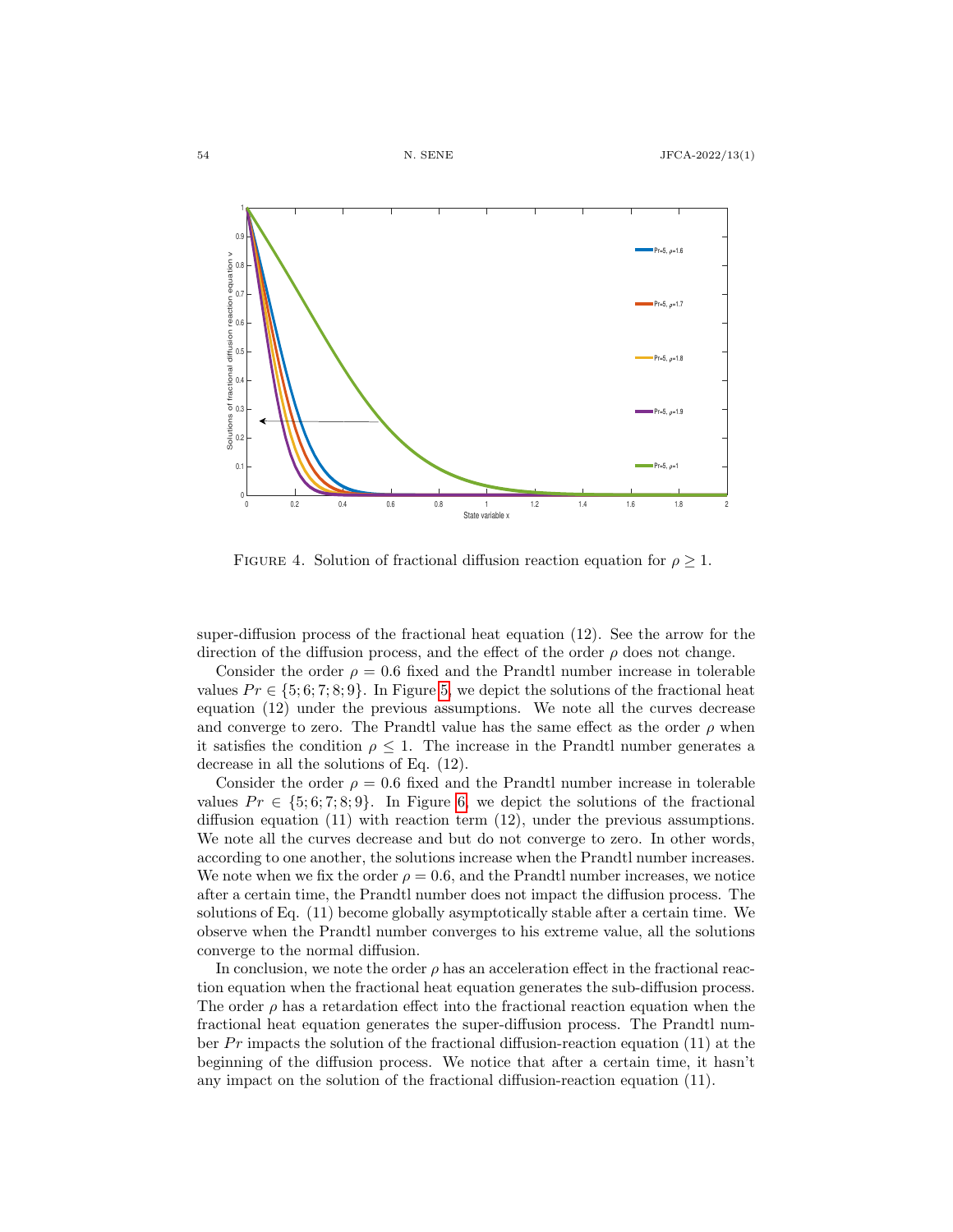<span id="page-13-0"></span>

FIGURE 5. Solution of fractional heat equation for  $Pr \in \{5, 6, 7, 8, 9\}.$ 

<span id="page-13-1"></span>

Figure 6. Solution of fractional diffusion reaction equation for  $Pr \in \{5; 6; 7; 8; 9\}.$ 

## 7. Conclusion

In this paper, we have introduced a new method for getting the solution of the fractional diffusion equation with a reaction term. The reaction term considered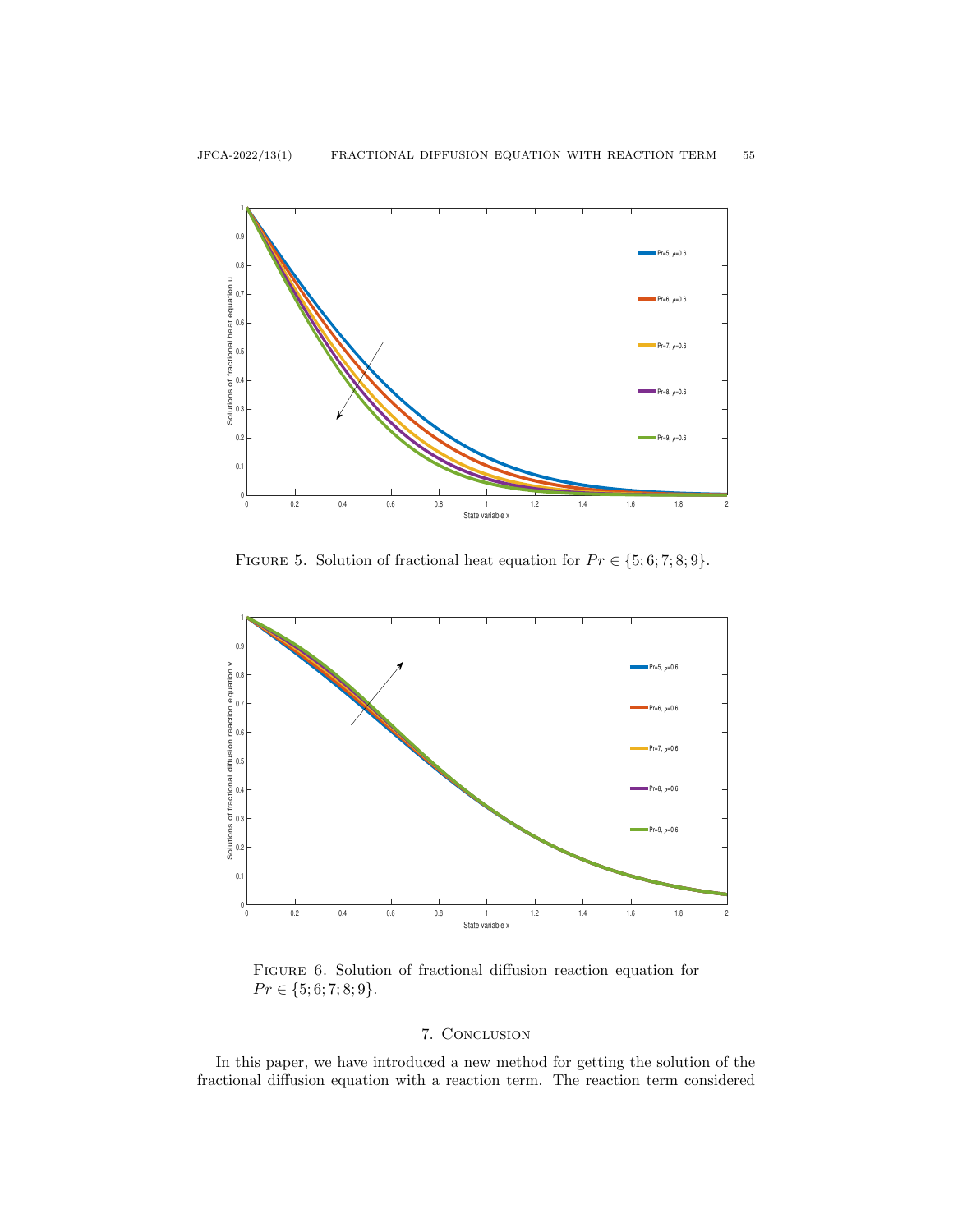in this paper as input satisfies the fractional heat equation. We have analyzed the impact of the order  $\rho$  into the diffusion processes. We have noted a retardation effect into the diffusion process when the order  $\rho$  satisfies the condition  $\rho \leq 1$ and acceleration impact when it satisfies the condition  $\rho \geq 1$ . We also note the significant effect of the Prandtl number on the diffusion process of the fractional heat equation. It hasn't any impact on the diffusion process of the fractional diffusionreaction equation after a certain value of the state variable.

#### **REFERENCES**

- <span id="page-14-9"></span>[1] M. Caputo, Linear Models of Dissipation whose Q is almost Frequency Independent, Geophysical Journal International, 13, 529-539, 1967.
- <span id="page-14-16"></span>[2] A. Erdelyi, W. Magnus, F. Oberhettinger, F. G. Tricomi, Higher Transcendental Functions, McGraw-Hill: New York, NY, USA, (1955) 3, 2018.
- <span id="page-14-14"></span>[3] A. Erdelyi and H. Kober, Some remarks on hankel transforms, The Quarterly Journal of Mathematics, 11, 212-221, 1940.
- <span id="page-14-2"></span>[4] R. Fazio, A. Jannelli, and S. Agreste, A Finite Difference Method on Non-Uniform Meshes for Time-Fractional Advection-Diffusion Equations with a Source Term, Applied Sciences, 8, 960, 2018.
- <span id="page-14-3"></span>[5] L. L. Ferras, N. J. Ford, M. L. Morgado, and M. Rebelo, A Numerical Method for the Solution of the Time-Fractional Diffusion Equation, (Eds.): ICCSA, 8579, 117-131, 2014.
- <span id="page-14-4"></span>[6] M. Garg, P. Manohar, Numerical solution of fractional diffusion-wave equation with two space variables by matrix method, Fractional Calculus and Applied Analysis,  $13(2)$ , 2010.
- <span id="page-14-5"></span>[7] M. S. Hashemi, D. Baleanu, M. P. Haghighi, Solving the time fractional diffusion equation using a lie group integrator, Thermal Science, 19, 77-83, 2015.
- <span id="page-14-12"></span>[8] J. Fahd, and T. Abdeljawad, A modified Laplace transform for certain generalized fractional operators, Results in Nonlinear Analysis, 2, 88-98, 2018.
- J. Fahd, T. Abdeljawad, and D. Baleanu, On the generalized fractional derivatives and their Caputo modification, Journal of Nonlinear Sciences and Applications, 10, 2607-2619, 2017.
- [10] J. Fahd, T. Abdeljawad, *Generalized fractional derivatives and Laplace transform*, Discrete and Continuous Dynamical Systems-S, 1775-1786, 2019.
- [11] U. N. Katugampola, New approach to a generalized fractional integral, Applied Mathematics and Computation, 218(3), 860-865, 2011.
- <span id="page-14-6"></span>[12] M.M. Khader, On the numerical solutions for the fractional diffusion equation, Communications in Nonlinear Science and Numerical Simulation, 16, 2535-2542, 2011.
- <span id="page-14-13"></span>[13] A. A. Kilbas, Hadamard type fractional calculus, Journal of the Korean Mathematical Society, 38, 1191-1204, 2001.
- <span id="page-14-10"></span>[14] A. A. Kilbas, H. M. Srivastava, and J. J. Trujillo, *Theory and Applications of Fractional Dif*ferential Equations, North-Holland Mathematics Studies, Elsevier, Amsterdam, The Netherlands, 204, 2006.
- <span id="page-14-7"></span>[15] M. M. Meerschaert, C. Tadjeran Finite difference approximations for fractional advectiondispersion flow equations, Journal of Computational and Applied Mathematics, 172, 65-67, 2004.
- <span id="page-14-17"></span>[16] Mittag-Leffler, M.G. Sopra, la funzione  $E_{\alpha}(x)$ , Comptes Rendus de l'Académie des Sciences, 13, 3-5, 1904.
- <span id="page-14-15"></span>[17] T. J. Osler, Leibniz rule for fractional derivatives and an application to infinite series, SIAM Journal on Applied Mathematics, 18(3), 658-674, 1970.
- <span id="page-14-1"></span>[18] K. M. Owolabi, Numerical analysis and pattern formation process for space fractional superdiffusive systems, Discrete and Continuous Dynamical Systems-S, 12(3),543-566, 2019.
- <span id="page-14-8"></span>[19] V. G. Pimenov, A. S. Hendy, A numerical solution for a class of time fractional diffusion equations with delay, International Journal of Applied Mathematics and Computer Science, 27(3), 477-488, 2017.
- <span id="page-14-11"></span>[20] I. Podlubny, Fractional Differential Equations, Mathematics in Science and Engineering, Academic Press, New York, NY, USA, 198, 1999.
- <span id="page-14-0"></span>[21] M. D. Santos, Fractional Prabhakar Derivative in Diffusion Equation with Non-Static Stochastic Resetting. Physics, 1, 40-58, 2019.